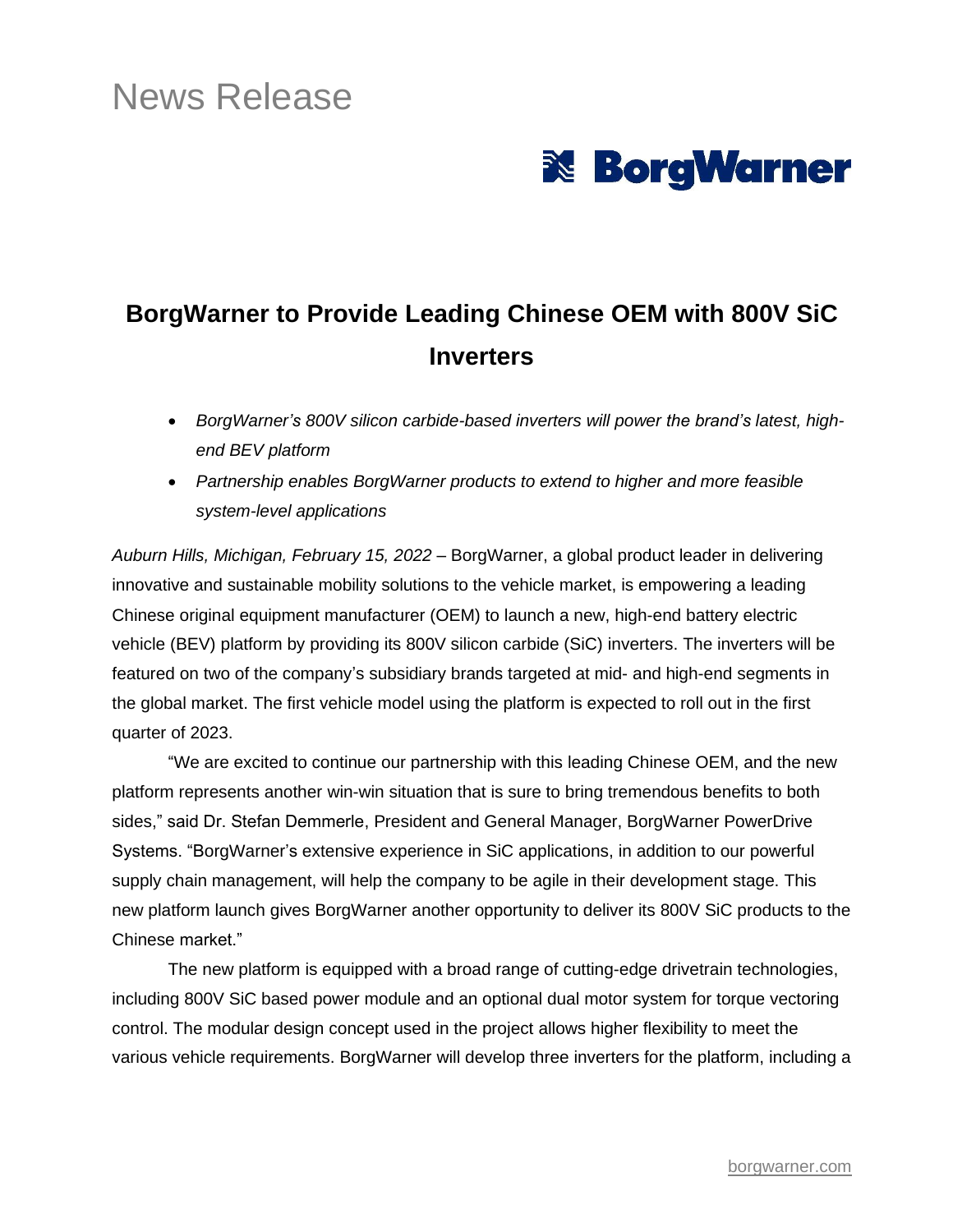front single with actuator control unit, a rear single, and a rear dual. All three inverters will be applied to two all-wheel drive vehicle models.

BorgWarner's inverters provide excellent power and driving performance which will empower the OEM to target the high-end BEV market and expedite their brand upgrade, while extending BorgWarner products to higher and more flexible system-level applications.

#### **About BorgWarner**

BorgWarner Inc. (NYSE: BWA) is a global product leader delivering innovative and sustainable mobility solutions for the vehicle market. Building on its original equipment expertise, BorgWarner also brings market leading product and service solutions to the global aftermarket. With manufacturing and technical facilities in 93 locations in 22 countries, the company employs approximately 49,000 people worldwide. For more information, please visit borgwarner.com.



#### BorgWarner to Provide Leading Chinese OEM with 800V Inverters

**Forward-Looking Statements**: This press release may contain forward-looking statements as contemplated by the 1995 Private Securities Litigation Reform Act that are based on management's current outlook, expectations, estimates and projections. Words such as "anticipates," "believes," "continues," "could," "designed," "effect," "estimates," "evaluates," "expects," "forecasts," "goal," "guidance," "initiative," "intends," "may," "outlook," "plans," "potential," "predicts," "project," "pursue," "seek," "should," "target," "when," "will," "would," and variations of such words and similar expressions are intended to identify such forward-looking statements. Further, all statements, other than statements of historical fact contained or incorporated by reference in this press release that we expect or anticipate will or may occur in the future regarding our financial position, business strategy and measures to implement that strategy, including changes to operations, competitive strengths, goals, expansion and growth of our business and operations, plans, references to future success and other such matters, are forward-looking statements. Accounting estimates, such as those described under the heading "Critical Accounting Policies and Estimates" in Item 7 of our most recently-filed Annual Report on Form 10-K ("Form 10-K"), are inherently forward-looking. All forward-looking statements are based on assumptions and analyses made by us in light of our experience and our perception of historical trends, current conditions and expected future developments, as well as other factors we believe are appropriate under the circumstances. Forward-looking statements are not guarantees of performance, and the Company's actual results may differ materially from those expressed, projected or implied in or by the forward-looking statements.